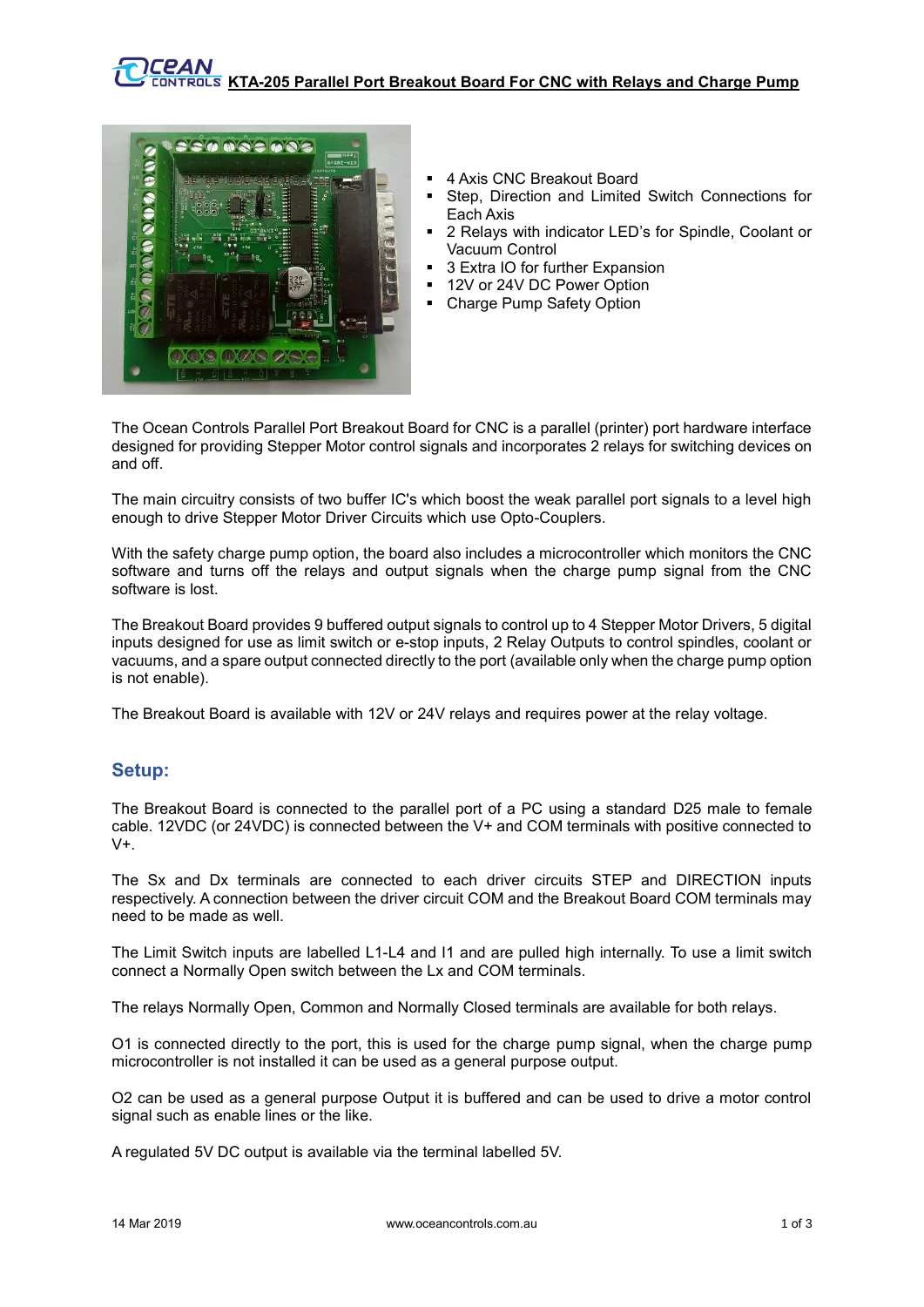# **Charge Pump:**

#### **To use the charge pump option, short jumper JP1.**

Models with the charge pump microcontroller installed require the CNC software to output a frequency signal within 3 kHz and 14.5kHz on pin 1 of the parallel port. If the signal is not present relays, motor outputs and switch inputs will not work.

## **Software Settings:**

Table 1 shows the signal connections, which are needed to set the CNC software up.

| <b>Terminal</b> | <b>Description</b>                             | D25 Pin No.     | <b>Signal</b>  | <b>Register</b> | <b>Bit No.</b> |
|-----------------|------------------------------------------------|-----------------|----------------|-----------------|----------------|
| $V +$           | 12VDC or 24VDC Input                           |                 |                |                 |                |
| <b>COM</b>      | Ground                                         | 18-25           | <b>GND</b>     |                 |                |
| 5V              | 5V Output                                      |                 |                |                 |                |
|                 |                                                |                 |                |                 |                |
| S <sub>1</sub>  | Stepper Motor 1 STEP output                    | $\overline{2}$  | D <sub>0</sub> | Data            | $\mathbf 0$    |
| D <sub>1</sub>  | Stepper Motor 1 DIRECTION output               | 3               | D <sub>1</sub> | Data            | 1              |
| S <sub>2</sub>  | Stepper Motor 2 STEP output                    | $\overline{4}$  | D <sub>2</sub> | Data            | $\overline{2}$ |
| D <sub>2</sub>  | Stepper Motor 2 DIRECTION output               | 5               | D <sub>3</sub> | Data            | 3              |
| S <sub>3</sub>  | Stepper Motor 3 STEP output                    | $6\phantom{1}6$ | D <sub>4</sub> | Data            | $\overline{4}$ |
| D <sub>3</sub>  | Stepper Motor 3 DIRECTION output               | $\overline{7}$  | D <sub>5</sub> | Data            | 5              |
| <b>S4</b>       | Stepper Motor 4 STEP output                    | 8               | D <sub>6</sub> | Data            | 6              |
| D <sub>4</sub>  | Stepper Motor 4 DIRECTION output               | 9               | D7             | Data            | 7              |
|                 |                                                |                 |                |                 |                |
| L1              | Limit Switch 1 input                           | 13 or 15*       | Select         | <b>Status</b>   | 4              |
| L2              | Limit Switch 2 input                           | 15 or 13*       | nError         | <b>Status</b>   | 3              |
| L3              | Limit Switch 3 input                           | 10              | nAck           | <b>Status</b>   | 6              |
| L4              | Limit Switch 4 input                           | 12              | PaperEnd       | <b>Status</b>   | 5              |
|                 |                                                |                 |                |                 |                |
| NC <sub>1</sub> | Relay 1 Normally Closed Contact                | 17              | nSelectin      | Control         | 3              |
| C <sub>1</sub>  | Relay 1 Common                                 |                 |                |                 |                |
| NO <sub>1</sub> | Relay 1 Normally Open Contact                  |                 |                |                 |                |
| NC <sub>2</sub> | Relay 2 Normally Closed Contact                | 14              | nAutoLF        | Control         | 1              |
| C <sub>2</sub>  | Relay 2 Common                                 |                 |                |                 |                |
| <b>NO2</b>      | Relay 2 Normally Open Contact                  |                 |                |                 |                |
|                 |                                                |                 |                |                 |                |
| $\mathbf{I}$    | Extra Input 1                                  | 11              | Busy           | <b>Status</b>   | 7              |
| <b>O1</b>       | Extra Out 1 (Charge Pump)                      | 1               | nStrobe        | Control         | $\mathbf 0$    |
| <b>O2</b>       | Extra Out 2<br>Toble 1 Connections and Cinnala | 16              | nlnit          | Control         | 3              |

*Table 1 Connections and Signals*

\*Versions 3 and 4 of the PCB have these incorrectly labelled. In these versions L1 should be P15 and L2 should be P13.

All other versions have the correct labelling on the PCB (L1=P13, L2=P15).